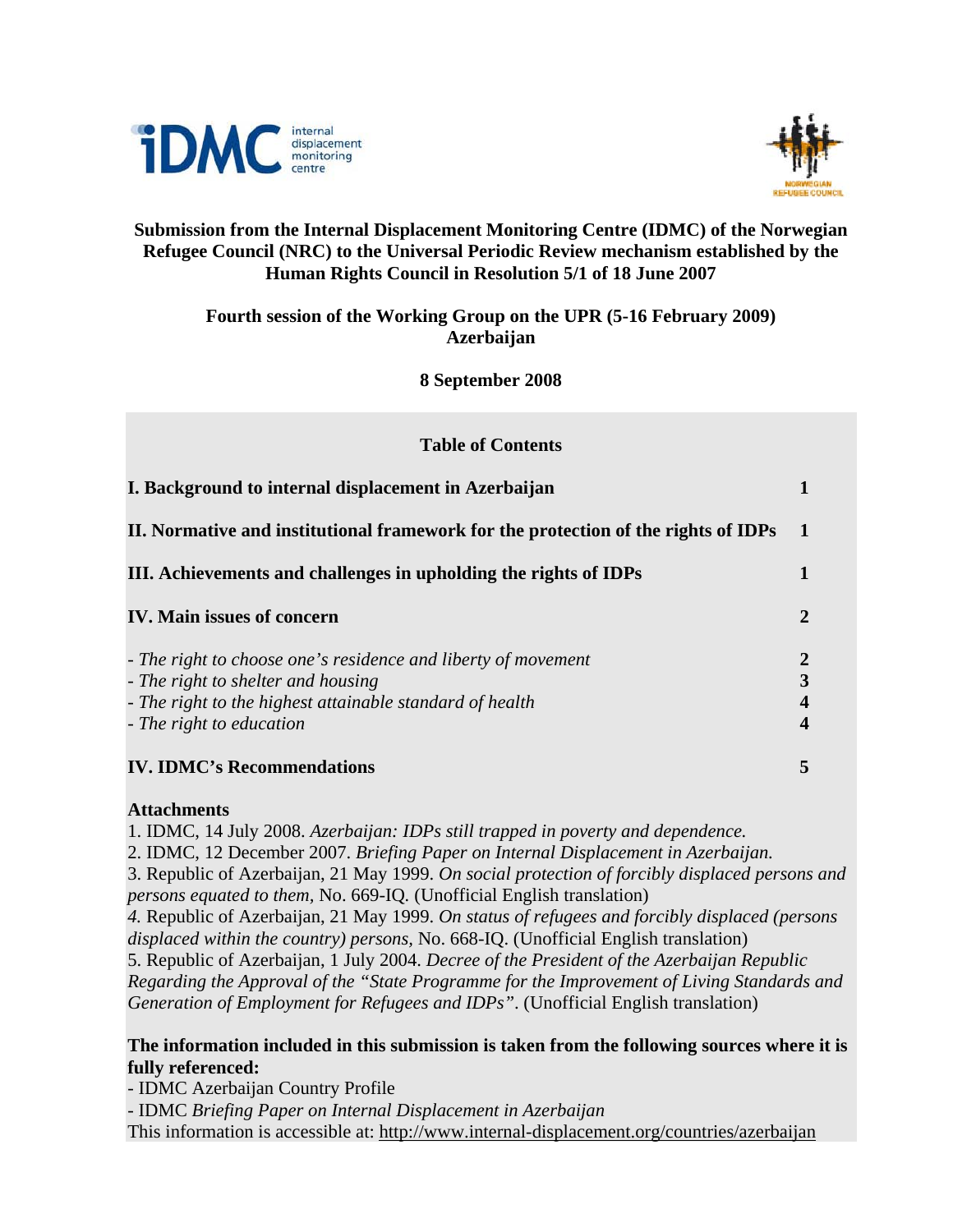## **I. Background to internal displacement in Azerbaijan**

1. Over 570,000 people are currently internally displaced in Azerbaijan due to the conflict between Azerbaijan and Armenia over the territory of Nagorno-Karabakh. The current conflict began in 1988. By the time a ceasefire agreement was signed in 1994, some 30,000 people had died and over 700,000 people had been internally displaced within Azerbaijan. In the absence of a peaceful resolution to the conflict, internally displaced persons (IDPs) are still prevented from returning to their homes.

### **II. Normative and institutional framework for the protection of the rights of IDPs**

2. Over 250 national decrees, laws and orders regulate the status, rights and duties of IDPs. The main laws are *On status of refugees and forcibly displaced (persons displaced within the country) persons* and *On social protection of forcibly displaced persons and persons equated to them*. A number of other legislative acts contain provisions relating to IDPs, including the Constitution, Family Code, Civil Code, Criminal Code, Labour Code and Housing Code.

3. National assistance to IDPs is also rooted in state programmes. The 2004 *State programme on improvement of living standards and generation of employment for refugees and IDPs* aimed to improve the living conditions of IDPs, focusing on relocation of IDPs living in tent camps and other sub-standard shelter to new villages. Amendments to this programme were adopted in 2007 that involve further settlement of IDPs into new villages, the construction of infrastructure and the creation of income-generation opportunities.

4. Within this legal framework, IDPs may enjoy all the rights and freedoms provided to citizens, and are also entitled to certain benefits on the basis of their displacement. These privileges include food and cash subsidies, exemptions from paying tax, communal services and transport costs, and free access to education and health services. Among other privileges, IDPs are also exempt from the obligation to present their employment record when seeking employment or applying for their pension.

5. The term "forcibly displaced person" is used in Azerbaijani legislation to denote the concept of "internally displaced person" as set out in the UN's Guiding Principles on Internal Displacement. However, the definition of "forcibly displaced person" as set out in Article 1 of the law *On status of refugees and forcibly displaced (persons displaced within the country) persons* is narrower.

Article 1 of the law states:

The term Forcibly Displaced Person (FDP) (person displaced within the country) shall apply to any person who has moved to another place being forced to leave his/her permanent residence within the territory of the Republic of Azerbaijan in connection with military aggression, natural or technological disaster.

This definition does not include people displaced by generalised violence or human rights violations, as provided in the definition of internally displaced person in the Guiding Principles on Internal Displacement. However, there is no current information to suggest that the exclusion of these causes of displacement has created problems or obstacles for IDPs to access their rights.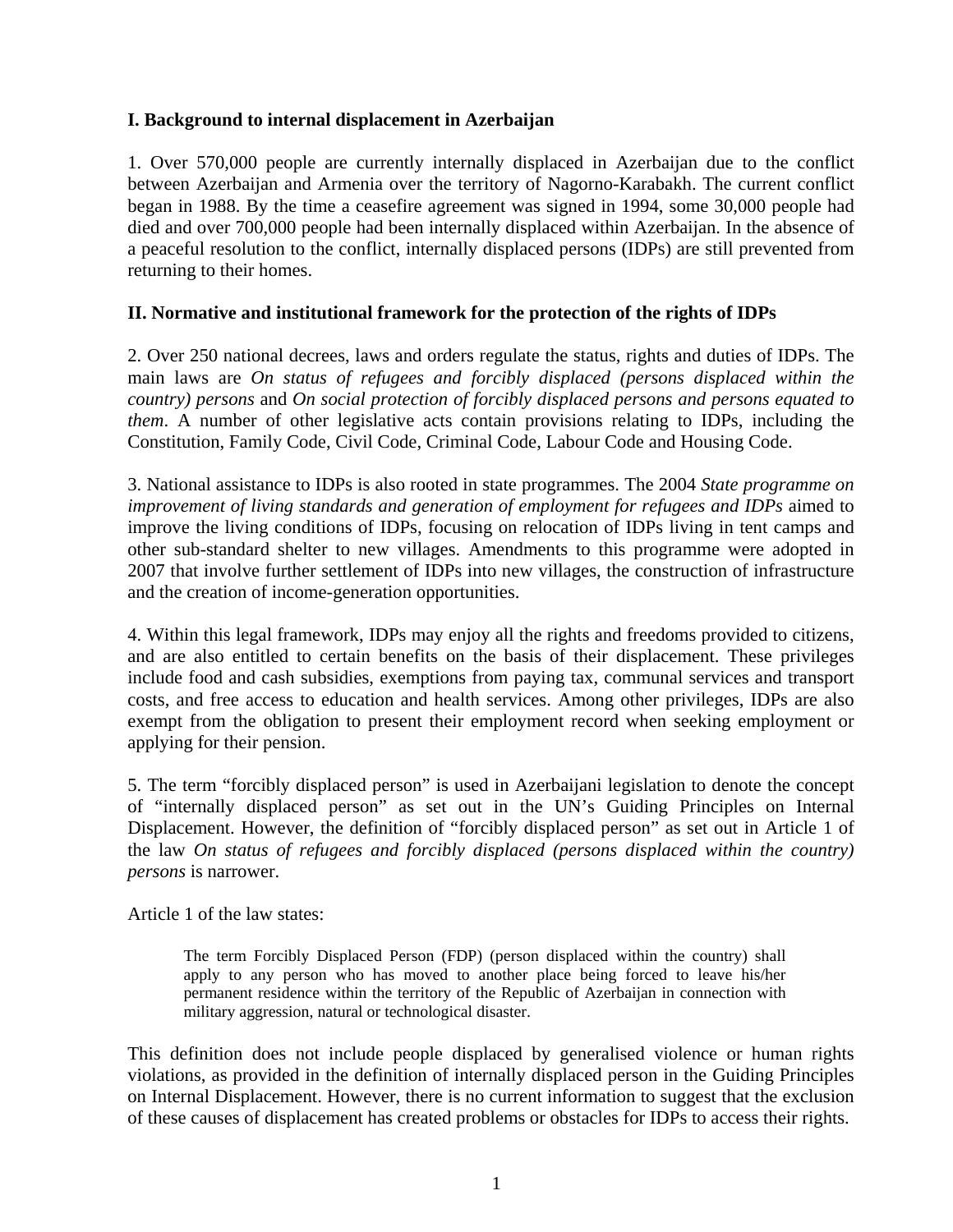6. Azerbaijani legislation does not fully recognise the right of internally displaced women's children to inherit FDP status. The status of children from mixed (FDP and non-FDP) marriages depends on whether the father has FDP status. Children born to a displaced mother and nondisplaced father are not eligible for FDP status, whereas children born to a non-displaced mother and displaced father may be granted FDP status. However, if a woman with FDP status divorces a non-displaced man then the children from this marriage may acquire FDP status since the woman assumes the position of head of the family after divorce.

### **III. Achievements and challenges in upholding the rights of IDPs**

7. The government has made considerable efforts to improve the situation of IDPs in recent years. In addition to developing a legal framework to regulate the rights and duties of IDPs, it has established the State Committee on Issues of Refugees and IDPs, trained government officials on the rights of IDPs, raised national awareness of the internal displacement problem, collected data on the numbers and location of IDPs, resettled some 90,000 IDPs in new villages and cooperated with international and regional organisations.

8. The government has also devoted significant financial resources to assist IDPs. The \$1 million allocated by the government for assistance to IDPs in 1995 rose to \$200 million by 2006, of which \$100 million came from the State Oil Fund. In 2007, the government spent \$375 million on IDPs, \$154 million of which was from the State Oil Fund. Financial resources to implement the current government programme for IDPs should be adequate with expected revenue of \$12 billion from oil and gas in 2008.

9. These impressive efforts notwithstanding, significant challenges remain in the way of IDPs' full enjoyment of their rights. Activities in the 2004 *State programme for the improvement of employment of IDPs in rural areas* appear to have been not fully implemented, or if implemented they have not had the intended effect. Despite government intentions and efforts, the vast majority of IDPs in rural areas are unemployed. 63 per cent of IDPs live below the poverty line, compared to about 20 per cent of Azerbaijani citizens as a whole. As a result, many have left their families to find jobs elsewhere.

10. While developing policies and programmes to address the needs of IDPs, the government did not consult IDPs. It also did not ensure or facilitate the participation of IDPs in the planning and implementation of adopted policies and programmes. IDPs living in new villages have explained how they would have welcomed the chance to state their opinion on resettlement beforehand. Furthermore, the views of IDPs have not been sought in negotiations for a peace agreement.

11. IDP registration data collected by the government is quantitative and disaggregated by age and gender, but does not highlight the socio-economic situation of IDPs. Humanitarian organisations report the government has been reluctant to share its data on IDPs and in some instances has not allowed them to carry out extensive household surveys. They have therefore had to rely on the collection of project-specific data to design their assistance programmes.

12. While return remains the preferred solution for the majority of displaced and the overriding aim of the Government, continued focus on return as the only feasible durable solution may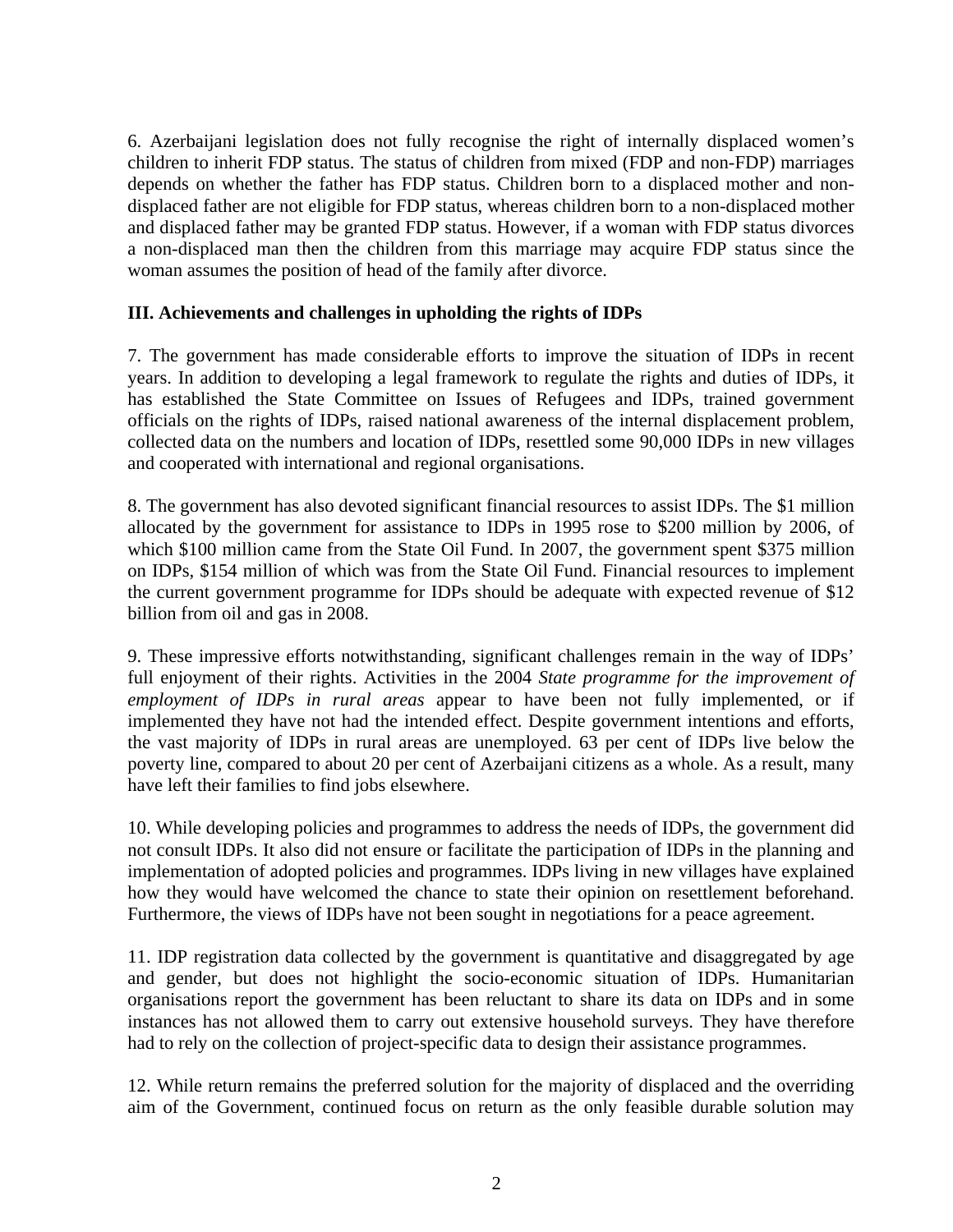hinder or even prevent IDPs from securing their rights in areas of displacement and from rebuilding their lives. For example, IDPs are reluctant to register land titles in their name since there are no guidelines on the impact of property purchases on their eligibility to receive restitution or compensation for housing, land and property at their original residence.

## **IV. Main issues of concern**

#### *Obstacles to IDPs' enjoyment of the right to choose one's residence and liberty of movement<sup>1</sup>*

13. Citizens of Azerbaijan must register their residence as part of an internal registration system, the so-called *propiska* regime. Many IDPs who move to find jobs elsewhere struggle to register their new residence. This is due to bureaucratic processes and corruption, because they lost documents when they became displaced, and because the overall government policy to prevent migration to cities, while not designed to discriminate against IDPs, has a particular impact on them.

14. Without residence registration, IDPs struggle to enjoy some other rights. They face particular difficulties accessing employment, housing, medical services, education, pensions and government assistance for IDPs. Access to these services and entitlements without residence registration typically requires the payment of bribes. The government is reportedly revising legislation on the registration system to improve the rights of IDPs to freedom of movement and choice of residence.

15. Some IDPs face restrictions on their freedom of movement as a result of relocation. New villages for resettled IDPs are segregated from the non-displaced population and are often located far from administrative centres without transport facilities near the villages. It is also not clear to what extent relocation to the new villages has been a result of a conscious, voluntary choice of displaced families, and what information was available to them beforehand on factors such as location, infrastructure and income opportunities.

#### *Obstacles to IDPs' enjoyment of the right to shelter and housing2*

16. IDPs live in various types of shelter in urban and rural areas, which range from railway wagons and mud shacks to schools and new houses. The main categories are collective centres (33 per cent), self-built mud houses (15 per cent), abandoned apartments (12 per cent), new houses (12 per cent) and lodgings with relatives (12 per cent).

17. About 40 per cent of IDPs live in the main cities of Baku and Sumgait. Most live in multistorey collective centres, many of which have leaking roofs and run-down kitchens, bathrooms and plumbing systems. Privacy and space is inadequate as families typically occupy one or two rooms with no separation of the sexes or age groups, and households share a kitchen and bathroom with others on their floor. Some families have managed to leave collective centres after building new homes or finding better affordable housing in the private sector. The remaining residents therefore tend to be the most vulnerable.

<sup>&</sup>lt;u>.</u> <sup>1</sup> UDHR Article, ICCPR Article 12 and ECHR Article 2(1) Protocol No.4<br><sup>2</sup> UDHR Article 25.1 ICESCR Article 11.1 and ESC Article 21

 $2$  UDHR Article 25.1, ICESCR Article 11.1 and ESC Article 31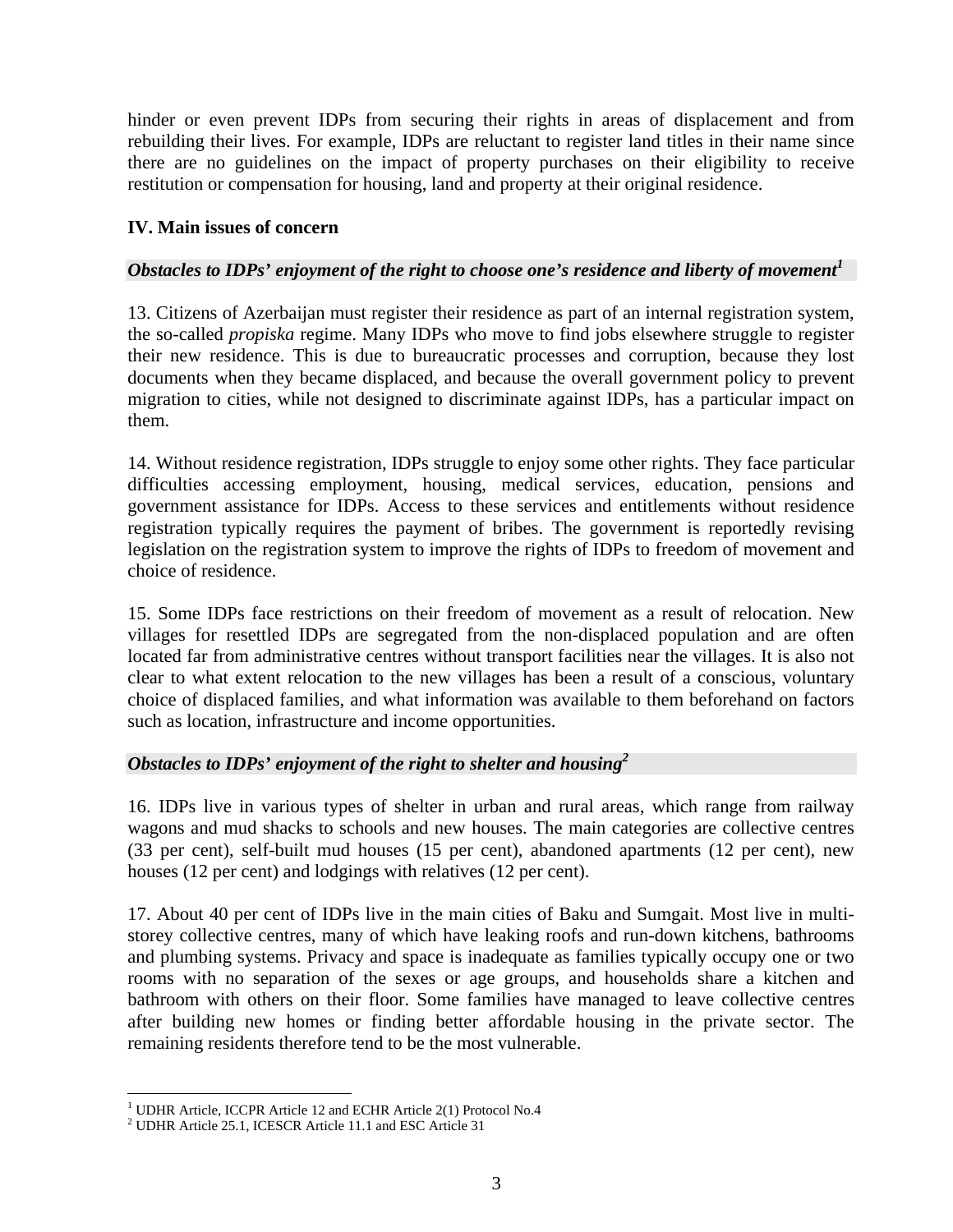18. The government has attempted to protect IDPs from eviction. The Azerbaijani government has supported some 70,000 IDPs who have been squatting in private apartments and other IDPs with a resolution and decree recommending that the courts prevent the eviction of IDPs from their residences. Court judgements have mostly rejected applications concerning the right to reclaim occupied residences, confirming that this right will be suspended as long as the conflict over Nagorno-Karabakh remains unresolved and IDPs cannot return to their homes.

19. Other IDPs reside without security of tenure. Some who fled to the Sumgait area during the conflict bought land from the municipal authorities. They have since built houses and installed their own plumbing, communication and electricity infrastructure, but have still not been granted formal title to the land. The local authorities contend that they cannot issue land titles since the settlements are not in a residential zone. Similarly, IDPs in new villages also have no security of tenure over their new housing. They were granted the right to use the houses and land until return to their original homes becomes possible. Meanwhile they cannot sell, sublet or exchange the land and houses, nor pass them on to their children. There is also no written law on resettlement to clarify the legal basis for IDPs' residence in the houses.

20. Outside of cities, IDPs live mainly in improvised shacks that are inadequate in terms of space, security, lighting, ventilation and basic infrastructure. They are built from materials such as mud bricks, rocks, frail sticks, cardboard and scrap metal all held together with wood and plaster. These shacks are usually extremely small, and the roofs regularly fly off since they are not attached securely. Inside, the floors are covered with scrap material, but this does not protect against the entry of mice and snakes. With no heating system or proper windows, these shelters fail to provide light, warmth, ventilation, physical security or privacy. Many IDPs living in such shelter must also contend with a lack of potable water and gas, and with infertile land.

21. Displaced families who have returned to their homes in Fizuli, near the line of contact with Nagorno-Karabakh, are also living in poor conditions. Upon return, they found their houses and property destroyed, the water infrastructure ruined and farmland mined. Only a minority of those who returned managed to obtain property deeds, because property restitution or compensation mechanisms had not been put in place, procedures were too bureaucratic and fees were high. The government only recently began to assist with housing repairs for those who returned.

22. Despite the effort of resettling some 90,000 IDPs from the worst IDP settlements into 49 new villages since 2001, the conditions in new villages raise several concerns. Many are located in isolated and economically depressed areas without adequate social services or public transport links. Some houses were constructed poorly, reportedly because of corruption in the construction process, and the land accompanying them is salty and infertile. There are few opportunities to earn an income and many IDPs have left the settlements to search for jobs elsewhere.

23. Some IDPs live in areas where their physical security is at risk. A few new villages and some established settlements are within kilometres of the line of contact with Nagorno-Karabakh and residents regularly hear fighting between Armenian and Azerbaijani forces. IDPs fear that they will be displaced a second time if a sustained conflict flares up again. Fizuli, where some IDPs returned, has the highest contamination of land mines and unexploded ordnance in the areas currently under the control of Azerbaijan.